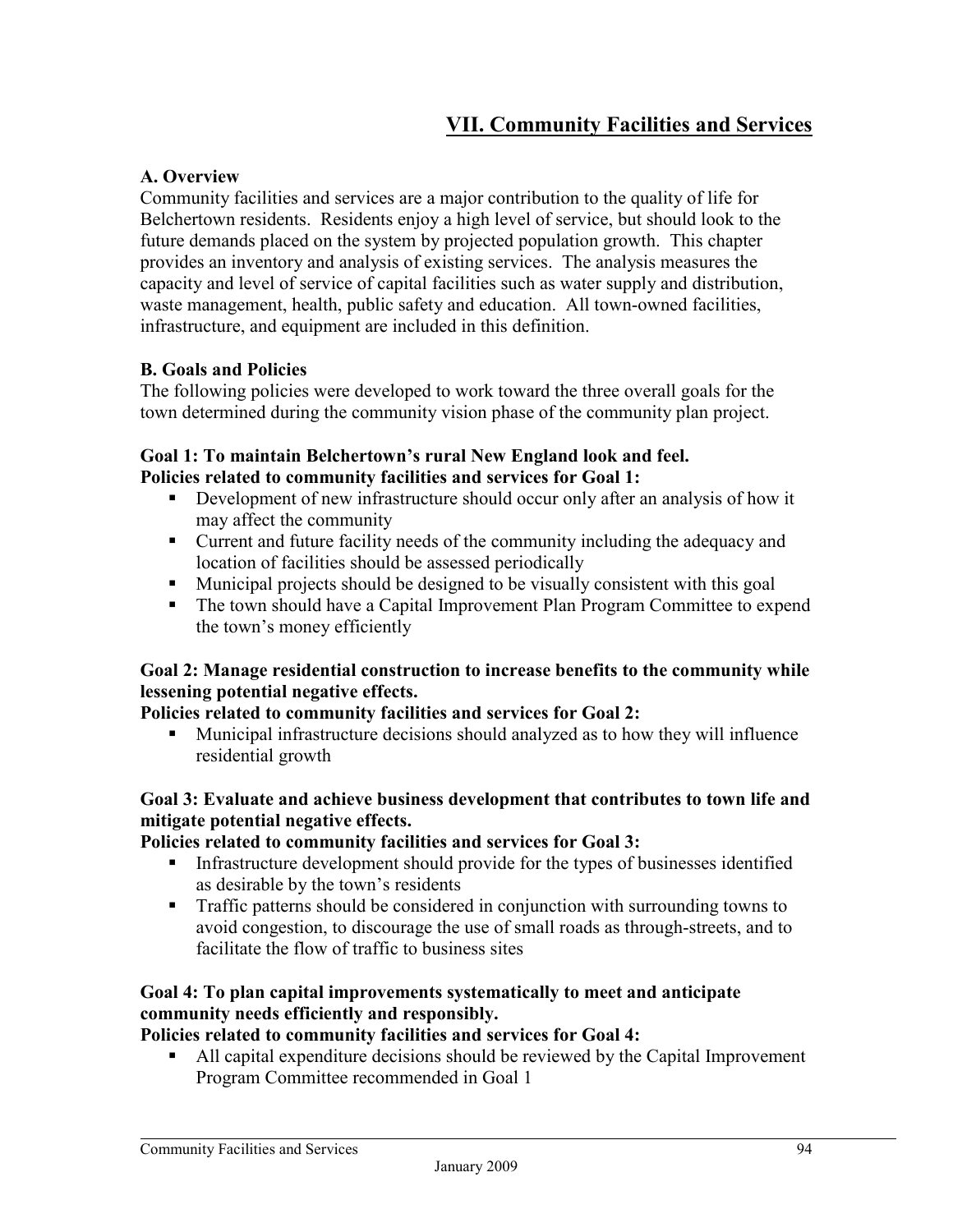## **C. Inventory**

The Town of Belchertown provides certain basic services, including police, fire, and ambulance service. Town staff and boards are also responsible for administering various state and local regulations, such as wetlands regulations, building codes, and health codes. Additional services, such as road maintenance, water provision, and recreation programs are also the responsibility of town staff. An inventory of town services is discussed in the following sections.

Improvements to capital facilities are planned and scheduled according to the town's Five-Year Capital Improvement Plan (CIP). The CIP is a moderately extensive estimate of the needs for capital expenditures that is used for budget planning. The CIP is developed by the Town Administrator with input from all town departments, and serves as a useful tool for the Board of Selectmen, Finance Committee, and other boards. The recommendations contained in this plan are to be used in the development of the Capital Improvement Plan. By reference, the CIP is incorporated into this plan.

Similarly, improvements to capital facilities related to the School Department are planned and scheduled according to a Five-Year Schools Capital Improvement Plan (SCIP). The SCIP is a moderately extensive estimate of the needs for capital expenditures that is used for budget planning. The SCIP is developed by the School Superintendent with input from the School Committee, school principals, and maintenance staff, and serves as a useful tool for the School Committee, Board of Selectmen, and Finance Committee in planning the successive school budgets. The recommendations contained in this plan are to be used in the development of the Capital Improvement Plan. By reference, the CIP is incorporated into the community plan.

## **Town Administration and Services**

Belchertown's government is categorized by function. The categories are General Government, Protection of Persons and Property, Education, Public Works, Human Services, and Culture and Recreation. The main departments under these categories are listed here. General government includes most of the offices managing the daily administration of the town's business. These are the Selectmen's Office, Town Accountant, Town Administrator, Town Clerk, Treasurer-Collector, Assessors, MIS, Conservation, EDIC, Board of Appeals, and Planning. Inspection Services, Police, Fire, EMS, and Dog Officer, are under Protection of Persons and Property. Education has both the town schools and the regional vocational school, Pathfinder. Human Services includes the Board of Health, the Quabbin Health District, and the Council on Aging. Under Culture and Recreation are Clapp Library and the Recreation Department.

## **Town Property and Facilities**

The town owns and maintains numerous properties, buildings, and facilities necessary to the provision of services. These facilities provide for the range of public responsibilities, including public safety, health, administration, education, recreation, and more.

The following table shows the inventory of town-owned properties. Most properties have a specific purpose, such as a building, recreation field, or well. Some properties belong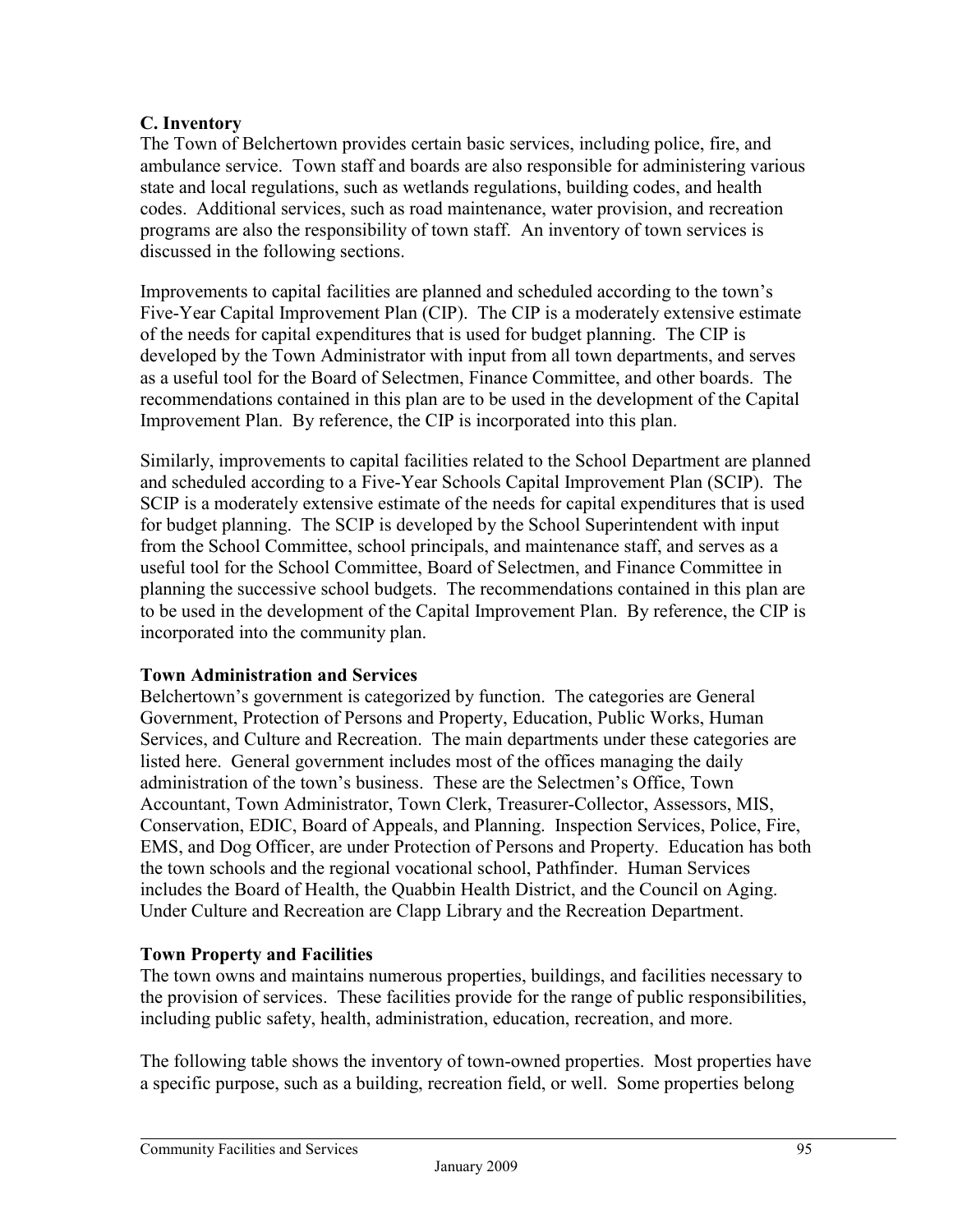to the town by default because they were abandoned. The town has foreclosed on some. The table identifies the purpose or common name of the parcels. Note that the Belchertown Economic Development and Industrial Corporation is a private entity established by the town to work on the town's behalf to redevelop the former state school.

| Figure 39:       |                                    |                   |                                   |
|------------------|------------------------------------|-------------------|-----------------------------------|
|                  | Table: Parcels owned by town       |                   |                                   |
|                  |                                    |                   |                                   |
| <b>Parcel ID</b> | <b>Street</b>                      | <b>Acres</b>      | <b>Notes</b>                      |
| 243-178          | <b>STATE ST</b>                    | 145.06            | EDIC - BSS main campus            |
| 250-22           | <b>TURKEY HILL RD</b>              | 50.17             | EDIC - parcel D                   |
| 243-178.02       | <b>BUSINESS TECHNOLOGY DR EAST</b> | 1.31              | <b>EDIC</b>                       |
| 243-178.10       | <b>BUSINESS TECHNOLOGY DR WEST</b> | 3.61              | <b>EDIC</b>                       |
| 243-178.11       | <b>BUSINESS TECHNOLOGY DR WEST</b> | 1.44              | <b>EDIC</b>                       |
| 243-178.12       | <b>BUSINESS TECHNOLOGY DR WEST</b> | 1.61              | <b>EDIC</b>                       |
| 243-178.13       | <b>BUSINESS TECHNOLOGY DR WEST</b> | 1.03              | <b>EDIC</b>                       |
| 243-178.14       | <b>BUSINESS TECHNOLOGY DR WEST</b> | 1.84              | <b>EDIC</b>                       |
| 244-108          | <b>41 EVERETT AV</b>               | 7.30              | Housing Auth. - Everett Acres     |
| $202 - 2$        | <b>GULF RD</b>                     | 3.60              | Scarb. Brook Conserv. Area        |
| $202 - 5$        | <b>NORTH GULF RD</b>               | 2.80              | Scarb, Brook Conserv, Area        |
| 202-19A          | <b>GULF RD</b>                     | 58.95             | Scarb, Brook Conserv, Area        |
| 207-10           | <b>GOLD ST</b>                     | 27.00             | Reed Conserv. Area                |
| 207-13           | <b>GOLD ST</b>                     | 52.00             | Reed Conserv. Area                |
| 207-14           | <b>GOLD ST</b>                     | 13.90             | Reed Conserv, Area                |
| $217 - 2$        | ORCHARD RD                         | 2.00 <sub>1</sub> | Topping Farm Conserv. Area        |
| 228-83           | ORCHARD RD                         | 6.55              | Topping Farm Conserv. Area        |
| 217-68           | ORCHARD RD                         | 45.00             | Topping Farm Conserv. Area        |
| 217-46           | <b>WARREN WRIGHT ST</b>            | 9.20              | Topping Farm Conserv. Area        |
| 217-3.01         | <b>WARREN WRIGHT ST</b>            | 22.00             | Topping Farm Conserv. Area        |
| 217-45           | ORCHARD RD                         | 74.00             | Topping Farm Conserv. Area        |
| 216-145          | <b>FEDERAL ST</b>                  | 1.30              | <b>Dwight Cemetery</b>            |
| 216-122          | <b>GULF RD</b>                     | 0.34              | Little insignificant tax taking   |
| 218-62           | <b>AMHERST RD</b>                  | 36.09             | Wentworth Conserv. Area           |
| 218-39           | <b>FEDERAL ST</b>                  | 24.93             | Wentworth Conserv. Area           |
| 218-2            | 763 FEDERAL ST                     | 8.40              | Daigle Well                       |
| 217-37           | <b>GOODELL ST</b>                  | 39.00             | Ex-Lashway parcel, watershed      |
| 217-49           | ORCHARD RD (REAR)                  | 7.68              | Daigle Well                       |
| 101-20           | <b>CHERYL CR</b>                   | 1.60              | Detention basin - DPW             |
| 219-28           | <b>DANIEL SHAYS HY</b>             | 35.00             | Jabish Brook Conserv. Area        |
| 219-27           | DANIEL SHAYS HY                    | 11.10             | Jabish Brook Conserv. Area        |
| 219-26           | <b>DANIEL SHAYS HY</b>             | 17.00             | Jabish Brook Conserv. Area        |
| $220 - 6$        | KIMBALL ST                         | 0.04              | Small old cemetery                |
| 214-5            | <b>MUNSELL ST</b>                  | 0.75              | <b>Munsell Cemetery</b>           |
| 215.24           | AMHERST RD (REAR)                  | 11.60             | Inholding - possible conservation |
| 219-1            | DANIEL SHAYS HY (REAR)             | 22.00             | Inholding - possible conservation |
| 230-7            | STEBBINS ST                        | 0.47              | Little insignificant tax taking   |
| $102 - 3$        | FEDERAL ST                         | 4.90              | Tax taking - possible lot         |
| 102-80           | LAKE DR                            | 0.27              | Next to town beach                |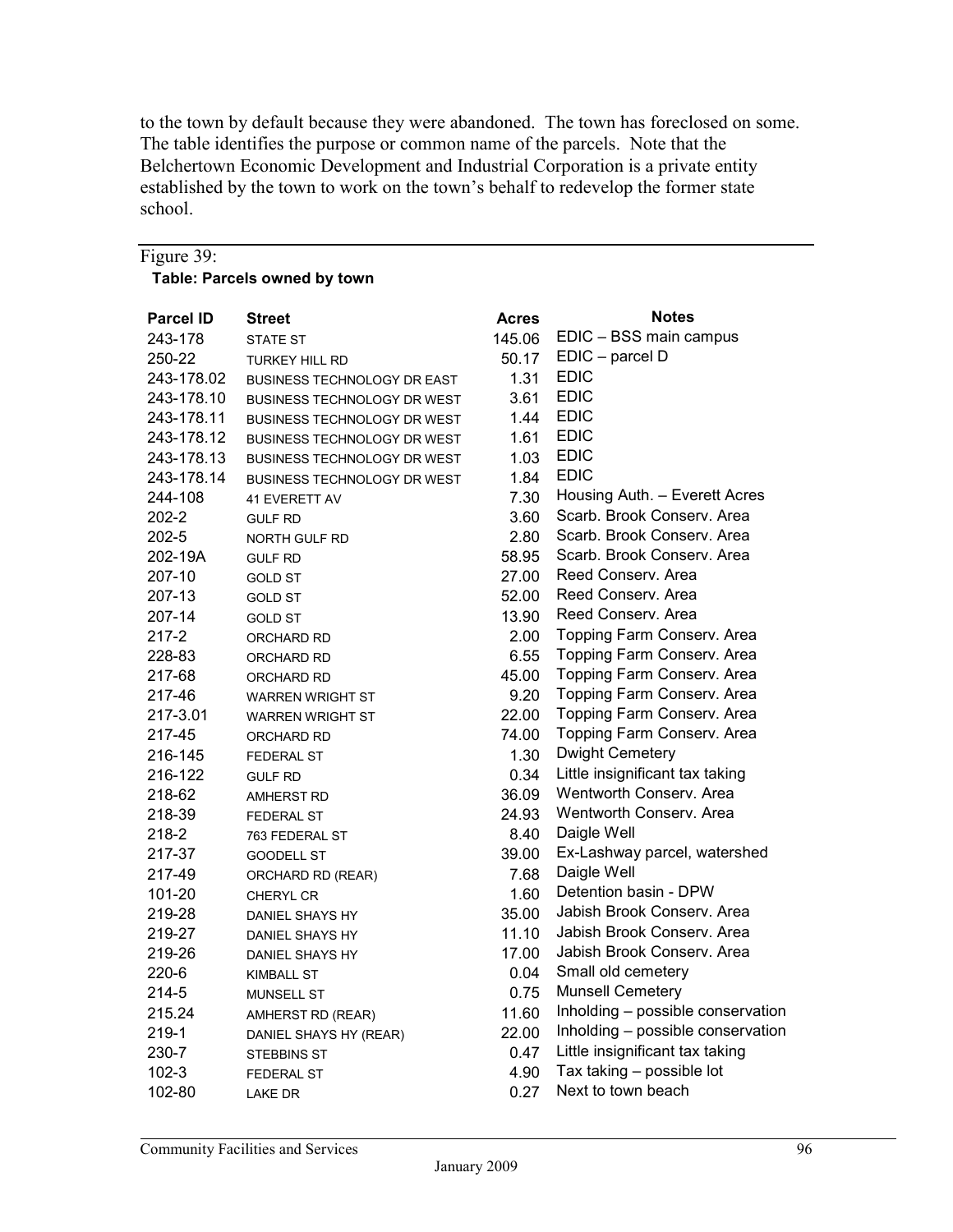| 103-22     | <b>TOWN BEACH RD</b>                       | 4.50  | Arcadia Bog Conserv. Area       |
|------------|--------------------------------------------|-------|---------------------------------|
| 103-23     | <b>FEDERAL ST</b>                          | 52.00 | Arcadia Bog Conserv. Area       |
| 105-40     | <b>BAY RD</b>                              | 0.88  | Lake Vale Cemetery              |
| 105-41     | <b>BAY RD</b>                              | 0.98  | Lake Vale Cemetery              |
| 105-45     | METACOMET ST (REAR)                        | 0.86  | Little insignificant tax taking |
| 102-103    | <b>AMHERST RD</b>                          | 4.40  | Tax taking - possible conserv.  |
| 232-176    | <b>ALLEN ST</b>                            | 0.92  | Tax taking - possible lot       |
| 232-175    | <b>ALLEN ST</b>                            | 0.92  | Tax taking - possible lot       |
| 232-154    | ALLEN ST (REAR)                            | 45.00 | Tax taking - possible conserv.  |
| 107-26     | <b>ALLEN ST</b>                            | 0.90  | Tax taking - end of ex-Capen S  |
| 242-36     | <b>GEORGE HANNUM ST</b>                    | 3.24  | Sewer Plant                     |
| 238-2      | <b>GEORGE HANNUM ST</b>                    | 6.71  | Austin-Gaughan Field - Rec De   |
| 238-285    | <b>GEORGE HANNUM ST</b>                    | 3.52  | Next to Austin-Gaughan Field    |
| 238-287    | 290 JACKSON ST                             | 13.45 | Next to highway barn            |
| 241-15     | <b>GEORGE HANNUM ST</b>                    | 17.00 | Tax taking - inholding          |
| 241-33     | <b>RURAL ST</b>                            | 1.00  | <b>Rural Cemetery</b>           |
| 242-37     | 175 GEORGE HANNUM ST                       | 12.33 | Sewer Plant                     |
| 230-35     | <b>135 HAMILTON ST</b>                     | 98.94 | Town Dump - closed              |
| 237-5      | <b>SARGENT ST</b>                          | 18.03 | Constantino Field - Rec Dept    |
| 237-67     | <b>WARNER ST</b>                           | 11.98 | Warner Brook Conserv. Area      |
| 237-68     | <b>WARNER ST (REAR)</b>                    | 16.00 | Warner Brook Conserv. Area      |
| 243-45     | 10 NORTH MAIN ST                           | 0.90  | <b>Fire Station</b>             |
| 243-56     | 9 EAST WALNUT ST                           | 0.23  | <b>EMS Station</b>              |
| 244-19     | 41 JABISH ST                               | 0.51  | Old highway barn - for sale     |
| 244-30     | <b>EAST WALNUT ST</b>                      | 5.60  | <b>Mount Hope Cemetery</b>      |
| 244-31     | PARK ST (REAR)                             | 0.33  | Front of Mount Hope Cemetery    |
| 243-66     | 28 PARK ST                                 | 0.16  | Old town hall - Rec Dept        |
| 243-68     | <b>PARK ST</b>                             | 3.50  | <b>Town Common</b>              |
| 243-71     | 14 MAPLE ST                                | 3.10  | School Dept Central Office      |
| 243-139    | <b>MAPLE ST</b>                            | 0.76  | Piper Farm                      |
| 244-131    | <b>SOUTH MAIN ST</b>                       | 1.01  | Cold Spring School              |
| 244-120    | <b>19 SOUTH MAIN ST</b>                    | 1.40  | <b>Clapp Memorial Library</b>   |
| 244-119    | 1 SOUTH MAIN ST                            | 0.48  | Finnerty House - town offices   |
| 244-115    | 10 EVERETT AV                              | 0.72  | Ex-machine shop, vacant         |
| 244-118    | 2 JABISH ST                                | 0.89  | <b>Town Hall</b>                |
| 244-97     | <b>JENSEN ST</b>                           | 5.50  | Parsons Field - Rec Dept        |
| 244-129    | 57 SOUTH MAIN ST                           | 10.20 | Cold Spring Sch. and Cons. Are  |
| 244-73     | <b>JOHNSON RD</b>                          | 12.17 | Wells                           |
| 251-125    | <b>STATE ST</b>                            | 0.32  | Intersection at Barton Ave.     |
| 251-125.01 | <b>STATE ST</b>                            | 0.35  | Intersection at Barton Ave.     |
| 254-79     | <b>BARTON AV</b>                           | 1.01  | Tax taking $-$ possible lot     |
| 255-97, 98 | <b>CHAUNCEY WALKER ST</b>                  | 6.40  | Conservation - donated land     |
| 263-153    | <b>MOUNTAIN VIEW DR</b>                    | 4.00  | Tax taking - possible lot       |
| 254-23.2   | LAUREL RIDGE DR                            | 1.13  | Tax taking - possible DPW       |
| 250-46     | SPRINGFIELD RD                             | 69.10 | Piper Farm                      |
| 249-25     |                                            | 9.33  | South Cemetery                  |
| 249-24.04  | MILL VALLEY RD<br><b>JENSEN ST</b>         | 3.754 | South Cemetery                  |
| 250-43     |                                            | 46.03 | <b>High School</b>              |
| 249-126    | 142 SPRINGFIELD RD                         | 14.98 | Middle School (old high school) |
| 255-121    | 62 NORTH WASHINGTON ST<br>FOREST RD (REAR) | 60.00 | Tax taking - future town use    |
|            |                                            |       |                                 |

| 103-22     | TOWN BEACH RD             | 4.50  | Arcadia Bog Conserv. Area                           |
|------------|---------------------------|-------|-----------------------------------------------------|
| 103-23     | <b>FEDERAL ST</b>         | 52.00 | Arcadia Bog Conserv. Area                           |
| 105-40     | BAY RD                    | 0.88  | Lake Vale Cemetery                                  |
| 105-41     | <b>BAY RD</b>             | 0.98  | Lake Vale Cemetery                                  |
| 105-45     | METACOMET ST (REAR)       | 0.86  | Little insignificant tax taking                     |
| 102-103    | <b>AMHERST RD</b>         | 4.40  | Tax taking - possible conserv.                      |
| 232-176    | <b>ALLEN ST</b>           | 0.92  | Tax taking - possible lot                           |
| 232-175    | <b>ALLEN ST</b>           | 0.92  | Tax taking - possible lot                           |
| 232-154    | ALLEN ST (REAR)           | 45.00 | Tax taking - possible conserv.                      |
| 107-26     | <b>ALLEN ST</b>           | 0.90  | Tax taking - end of ex-Capen St                     |
| 242-36     | <b>GEORGE HANNUM ST</b>   | 3.24  | <b>Sewer Plant</b>                                  |
| 238-2      | <b>GEORGE HANNUM ST</b>   | 6.71  | Austin-Gaughan Field - Rec Dept                     |
| 238-285    | <b>GEORGE HANNUM ST</b>   | 3.52  | Next to Austin-Gaughan Field                        |
| 238-287    | 290 JACKSON ST            | 13.45 | Next to highway barn                                |
| 241-15     | <b>GEORGE HANNUM ST</b>   | 17.00 | Tax taking - inholding                              |
| 241-33     | <b>RURAL ST</b>           | 1.00  | <b>Rural Cemetery</b>                               |
| 242-37     | 175 GEORGE HANNUM ST      | 12.33 | Sewer Plant                                         |
| 230-35     | 135 HAMILTON ST           | 98.94 | Town Dump - closed                                  |
| 237-5      | <b>SARGENT ST</b>         | 18.03 | Constantino Field - Rec Dept                        |
| 237-67     |                           | 11.98 | Warner Brook Conserv. Area                          |
|            | <b>WARNER ST</b>          | 16.00 | Warner Brook Conserv. Area                          |
| 237-68     | <b>WARNER ST (REAR)</b>   |       | <b>Fire Station</b>                                 |
| 243-45     | 10 NORTH MAIN ST          | 0.90  | <b>EMS Station</b>                                  |
| 243-56     | 9 EAST WALNUT ST          | 0.23  |                                                     |
| 244-19     | 41 JABISH ST              | 0.51  | Old highway barn - for sale                         |
| 244-30     | EAST WALNUT ST            | 5.60  | Mount Hope Cemetery<br>Front of Mount Hope Cemetery |
| 244-31     | PARK ST (REAR)            | 0.33  | Old town hall - Rec Dept                            |
| 243-66     | 28 PARK ST                | 0.16  | <b>Town Common</b>                                  |
| 243-68     | <b>PARK ST</b>            | 3.50  |                                                     |
| 243-71     | 14 MAPLE ST               | 3.10  | <b>School Dept Central Office</b>                   |
| 243-139    | <b>MAPLE ST</b>           | 0.76  | Piper Farm                                          |
| 244-131    | <b>SOUTH MAIN ST</b>      | 1.01  | <b>Cold Spring School</b>                           |
| 244-120    | <b>19 SOUTH MAIN ST</b>   | 1.40  | <b>Clapp Memorial Library</b>                       |
| 244-119    | 1 SOUTH MAIN ST           | 0.48  | Finnerty House - town offices                       |
| 244-115    | 10 EVERETT AV             | 0.72  | Ex-machine shop, vacant                             |
| 244-118    | 2 JABISH ST               | 0.89  | <b>Town Hall</b>                                    |
| 244-97     | <b>JENSEN ST</b>          | 5.50  | Parsons Field - Rec Dept                            |
| 244-129    | 57 SOUTH MAIN ST          | 10.20 | Cold Spring Sch. and Cons. Area                     |
| 244-73     | <b>JOHNSON RD</b>         | 12.17 | Wells                                               |
| 251-125    | <b>STATE ST</b>           | 0.32  | Intersection at Barton Ave.                         |
| 251-125.01 | <b>STATE ST</b>           | 0.35  | Intersection at Barton Ave.                         |
| 254-79     | <b>BARTON AV</b>          | 1.01  | Tax taking - possible lot                           |
| 255-97, 98 | <b>CHAUNCEY WALKER ST</b> | 6.40  | Conservation - donated land                         |
| 263-153    | <b>MOUNTAIN VIEW DR</b>   | 4.00  | Tax taking - possible lot                           |
| 254-23.2   | <b>LAUREL RIDGE DR</b>    | 1.13  | Tax taking - possible DPW                           |
| 250-46     | SPRINGFIELD RD            | 69.10 | Piper Farm                                          |
| 249-25     | MILL VALLEY RD            | 9.33  | South Cemetery                                      |
| 249-24.04  | <b>JENSEN ST</b>          | 3.754 | South Cemetery                                      |
| 250-43     | 142 SPRINGFIELD RD        | 46.03 | <b>High School</b>                                  |
| 249-126    | 62 NORTH WASHINGTON ST    | 14.98 | Middle School (old high school)                     |
| 255-121    | FOREST RD (REAR)          | 60.00 | Tax taking - future town use                        |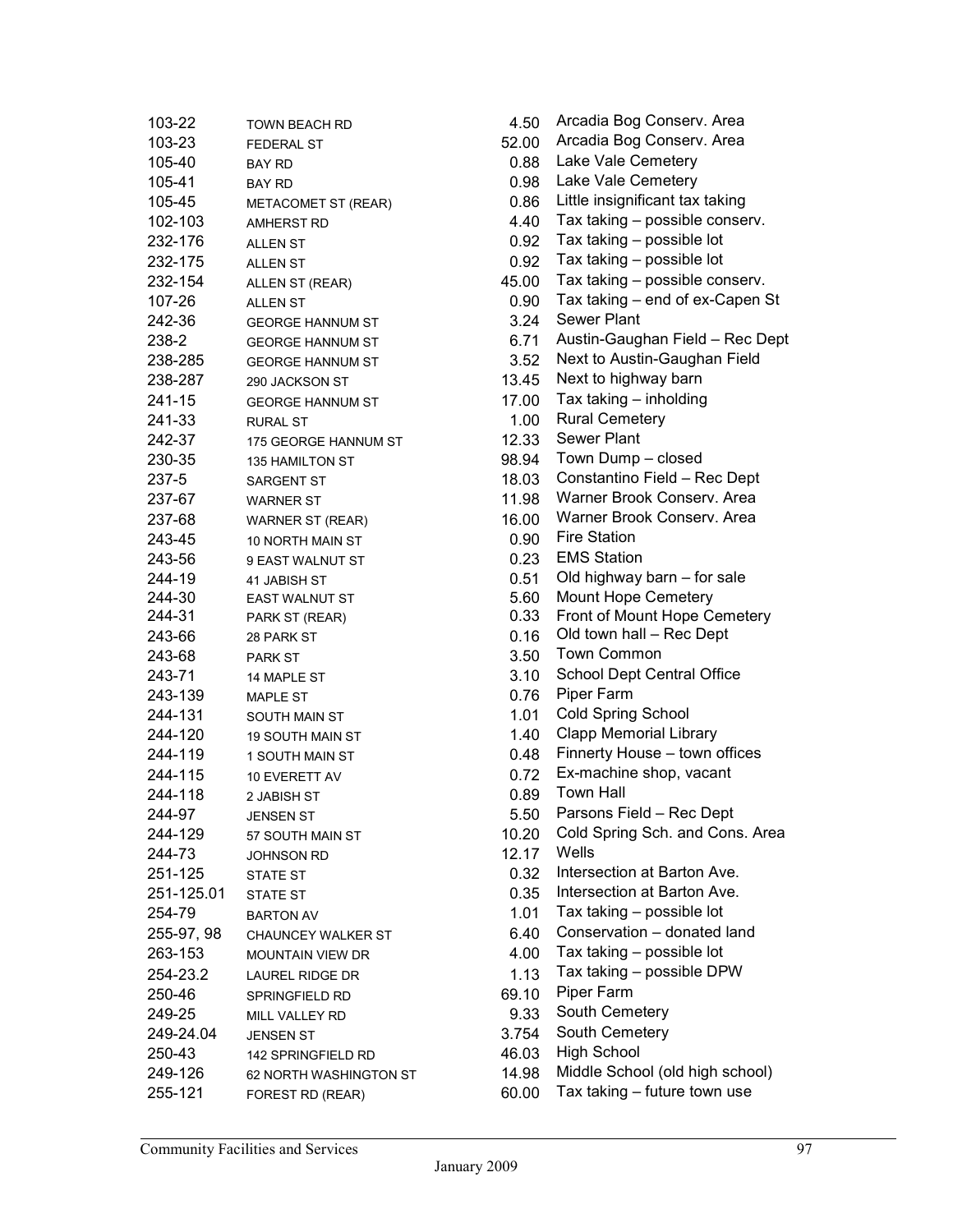| 261-64    | NORTH WASHINGTON ST (REAR  | 3.44  | Tax taking - possible conserv.   |
|-----------|----------------------------|-------|----------------------------------|
| 250-11.2  | <b>STATE ST</b>            | 7.68  | <b>School Dept</b>               |
| 250-14    | 59 STATE ST                | 12.65 | <b>Chestnut Hill School</b>      |
| 250-17    | <b>STATE ST</b>            | 3.89  | Chestnut Hill Rec Area - Sch Dpt |
| 250-13    | <b>STATE ST</b>            | 3.21  | Chestnut Hill Rec Area - Sch Dpt |
| 250-16    | <b>STATE ST</b>            | 9.33  | Chestnut Hill Rec Area - Sch Dpt |
| 250-15    | 57 STATE ST                | 13.88 | <b>Swift River School</b>        |
| 250-12    | 51 STATE ST                | 0.88  | Chestnut Hill Rec Area - Sch Dpt |
| 245-51    | <b>SABIN ST</b>            | 1.26  | Tax taking - wet, possible DPW   |
| 267-29    | <b>GRANBY RD</b>           | 1.22  | Tax taking - wet, possible DPW   |
| 267-52    | PHEASANT RUN (REAR)        | 3.66  | Open Space - conservation        |
| 261-95    | NORTH LIBERTY ST (REAR)    | 57.00 | Inholding - possible conserv.    |
| 261-96    | NORTH LIBERTY ST (REAR)    | 23.00 | Inholding - possible conserv.    |
| 268-26    | <b>BARDWELL ST (REAR)</b>  | 12.00 | Tax taking - Inholding           |
| 267-45    | <b>CHAUNCEY WALKER ST</b>  | 4.20  | Tax taking - wet, possible DPW   |
| 268-23    | NORTH WASHINGTON ST (REAR) | 17.00 | Tax taking - Inholding           |
| 261-62    | NORTH WASHINGTON ST (REAR) | 34.00 | Tax taking - possible conserv.   |
| 261-62.01 | NORTH WASHINGTON ST (REAR) | 4.20  | Tax taking - possible conserv.   |
| 261-63    | NORTH WASHINGTON ST (REAR) | 13.10 | Tax taking - possible conserv.   |
| 269-109   | <b>FRANKLIN ST</b>         | 20.62 | Old RR - possible conserv.       |
| 272-11    | <b>BARDWELL ST</b>         | 0.19  | Little insignificant tax taking  |
| 276-66    | PINE ST                    | 1.80  | <b>Hillcrest Cemetery</b>        |
| 276-67    | <b>BARDWELL ST</b>         | 1.82  | <b>Hillcrest Cemetery</b>        |
| 271-31    | SHEA AV                    | 0.23  | Narrow right-of-way              |
| 109-51    | 720 FRANKLIN ST            | 1.60  | Franklin Bldg - ex school        |
| 110-39    | 195 RIVER ST               | 0.11  | Pump station?                    |
| 110-45    | <b>RIVER ST</b>            | 0.53  | Little insignificant tax taking  |
| 281-25    | SOUTH LIBERTY ST           | 2.30  | Old railbed                      |
| $281 - 8$ | SOUTH LIBERTY ST           | 4.90  | Old railbed                      |
| 278-63    | SOUTH ST                   | 5.91  | Tax taking - lot                 |
| 278-62    | SOUTH ST                   | 1.10  | Tax taking - lot                 |
| 280-49    | SOUTH ST                   | 0.46  | Cemetery                         |
| 102-77    | 21 TOWN BEACH RD           | 1.60  | Town Beach                       |
| 261-94    | NORTH LIBERTY ST           | 0.05  | Tiny right-of-way                |
| 250-55    | 70 STATE ST                | 20.00 | Police, Senior, Rec - ex.BSS     |
| 214-6.01  | <b>MUNSELL ST</b>          | 0.06  | <b>Munsell Cemetery</b>          |
| 250-48    | SPRINGFIELD RD             | 14.25 | Protected Parkland, middle sch.  |
| 110-43.01 | RIVER ST (REAR)            | 0.93  | Little insignificant tax taking  |
| 105-34.01 | <b>METACOMET ST</b>        | 0.08  | Sewer pump station               |
| 240-33    | <b>EMILY LN</b>            | 53.14 | Range End Conservation Area      |
| 231-43    | ALLEN ST (REAR)            | 0.57  | <b>Water Tank</b>                |
| 244-60    | 206 JABISH ST              | 6.76  | Water District office and well   |
|           |                            |       |                                  |

Source: Town of Belchertown, Assessors' Records, July 2008

#### **Library Services**

The Clapp Memorial Library is on South Main Street in the town center. Dedicated on September 1, 1887, the building was designed in the shape of a Latin cross and is constructed of Longmeadow brownstone. (See Chapter V. Natural and Cultural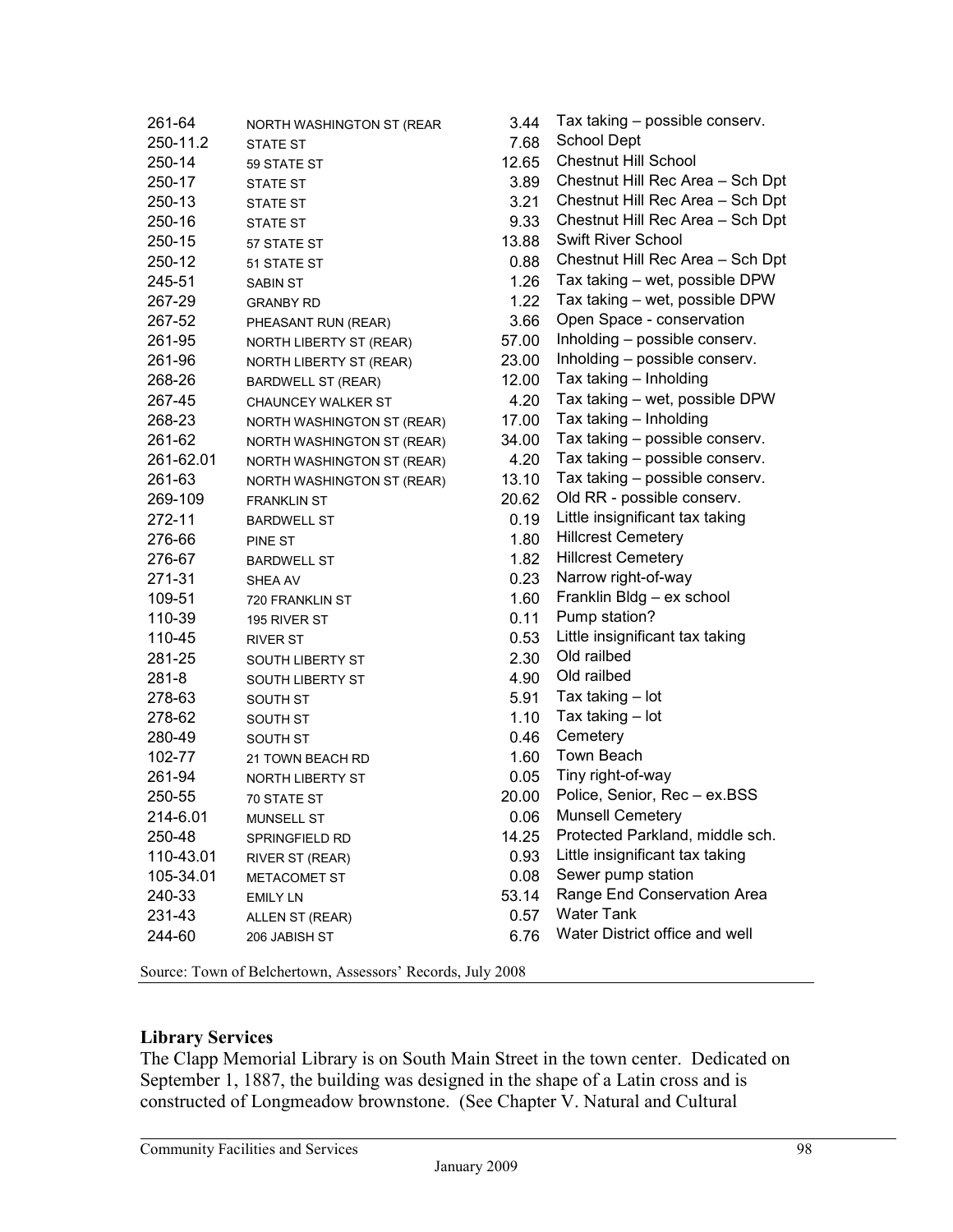Resources for more information). While the structure itself if very important to the community, the library is important for the function it serves, and the demand for this function is ever increasing with the population of the town.

This growth in the demand for the library's service has brought the community to the library's most important challenge since the opening of the original structure in 1887. The need now is to expand the library facility to satisfy the current user demand while not sacrificing the architectural and aesthetic quality of the structure and its site.

The need for a new library facility has been apparent for several years — the current facility is too small to support the level of public library service that a town the size of Belchertown needs and desires. Throughout the coming years the library will be working to implement the programs and services included in its Planning For Results: The Clapp Memorial Library Long-Range Plan 2001-2005.

## **Water**

There are five important public water supplies with sources in Belchertown (Belchertown Water District, Quabbin Reservoir, Springfield, Amherst, and Bondsville). Three of these, Amherst, Bondsville, and the Belchertown Water District, provide water to customers within Belchertown. Amherst town water is available in a very small area in the far northwest corner of Belchertown, in Dwight. There is potential commercial development in this area along Federal Street, Route 9, which a municipal water supply would help. Bondsville water serves Bondsville village, but not much beyond it. There is potential for expanding this. The Belchertown Water District is a separate entity and is not part of the town government, but it is integral to the growth and functioning of the town. It serves the center of town, through the lakes, in the north, to the new high school in the south. Much of the town's imminent growth will be served by this system, most notably the former state school campus.

Growth in Belchertown is dependent on available water and for that water to be clean. Public infrastructure improvements include protecting water supplies – both ground water and surface water. The Belchertown Water District, the four other public water suppliers with their resources in Belchertown, the regional health district (Quabbin Health District, serving Belchertown, Pelham, and Ware) and the town should cooperate to protect water supplies within Belchertown.

## **Department of Public Works**

The Department of Public Works is located in the town highway garage at 290 Jackson Street. Here, equipment is stored, equipment and town vehicles are maintained and repaired, and fuel for town vehicles is kept. The DPW offices are here and the work crews check in. The town's dog pound is at the same location, under the supervision of the dog officer. The following functions come under the Department of Public Works:

## **Highway Department**

The Highway Department is responsible for maintaining about 180 miles of public streets and all public parking areas. As new subdivisions are completed, more miles of town roads are accepted. Work of this department includes the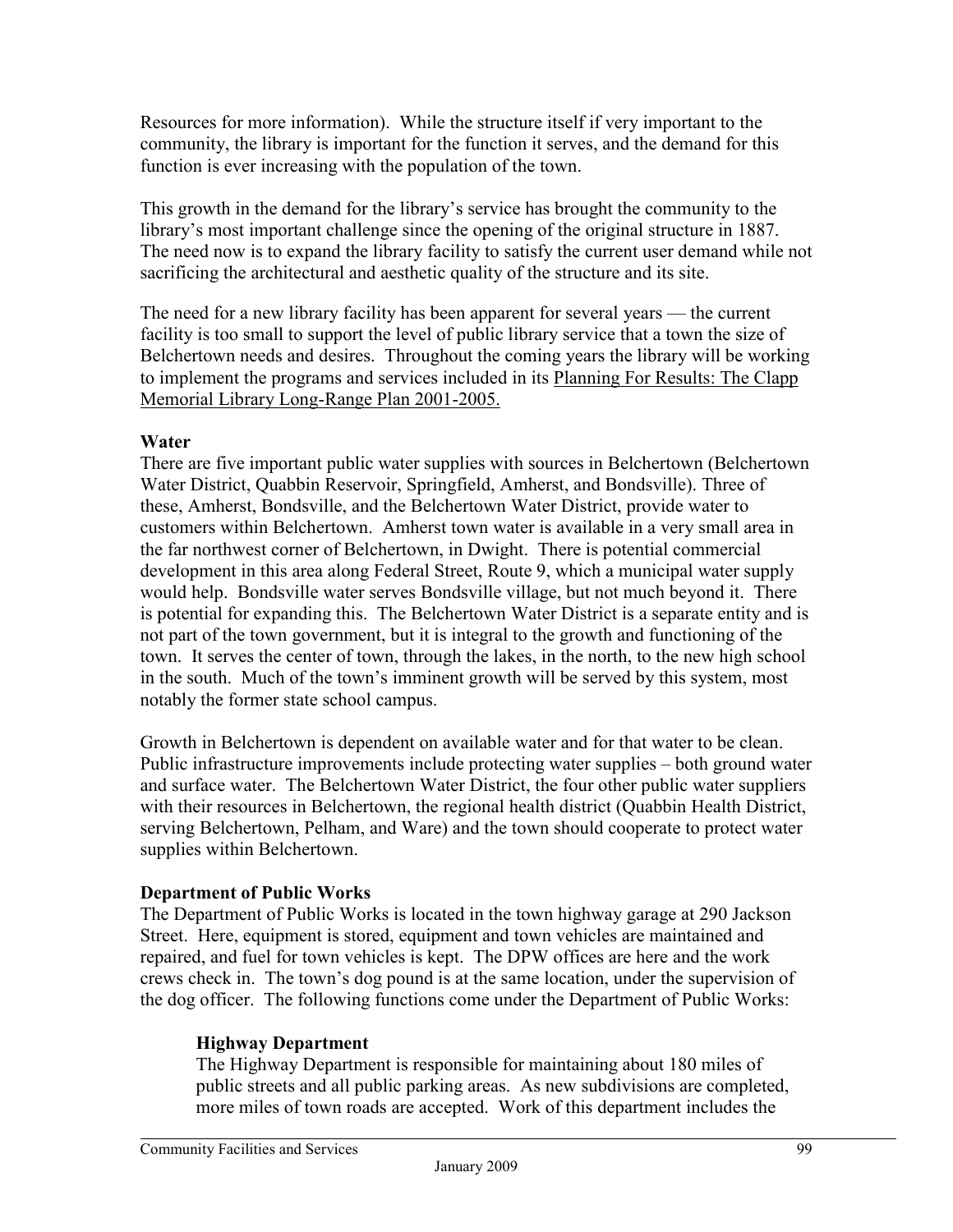annual paving program, pothole filling, line painting, street sweeping, drainage maintenance, sign maintenance, right-of-way clearance, and the occasional road reconstruction.

### **Wastewater Treatment**

Belchertown relies mostly upon septic systems for the disposal of wastewater. A new wastewater treatment plant was completed in 2001. This plant is on George Hannum Road, near the DPW headquarters. Originally built in the 1930s to serve the Belchertown State School, the town took it over in 1992 when the state school closed. The plant then was obsolete and violated many federal and state regulations. The town built the new plant to double the capacity of the old one. This plant is at about forty percent of its capacity. Sewer lines currently exist through the center of town south to the end of Springfield Road at Pine Valley Plantation and the proposed golf course on Chauncey Walker Road. The system is expanding north along Bay Road and Metacomet Street to the lakes and back along Federal Street. This is an urgent project as the lakes have suffered from the many seasonal camps having been converted to year-round residences.

#### **Solid Waste Management**

There is no municipal rubbish collection in Belchertown. Residents either hire a private collector or bring their rubbish and recyclables to the transfer station. The solid waste management facility is located on Hamilton Street and consists of the closed landfill and the transfer station with all its components: recycling containers and structures for plastics, paper, cardboard, tin and glass; trash compactors, white goods (appliances) areas, motor oil disposal, and demolition and composting areas. To use the transfer station, residents pay a \$50 annual fee. Approximately 1,650 permits were sold in 2002.

## **Recycling and Composting**

Under town bylaw, residents and businesses disposing of waste at the transfer station are required to separate recyclable items from other trash. Items that are currently recycled include paper, bottles, and cans.

#### **Hazardous Waste Collection**

Hazardous waste is collected on the designated annual Household Hazardous Waste Collection Day each June.

#### **Grounds Maintenance**

The Grounds Maintenance Division was created in 2000 because of the Maintenance Division's separation into separate buildings and grounds divisions. With over 165 acres, responsibilities include mowing, trimming, ball field construction and maintenance, seasonal decorations, and equipment maintenance. This division is responsible for the town common and for assisting the fair committee. This division also maintains the grounds and fields for the school department.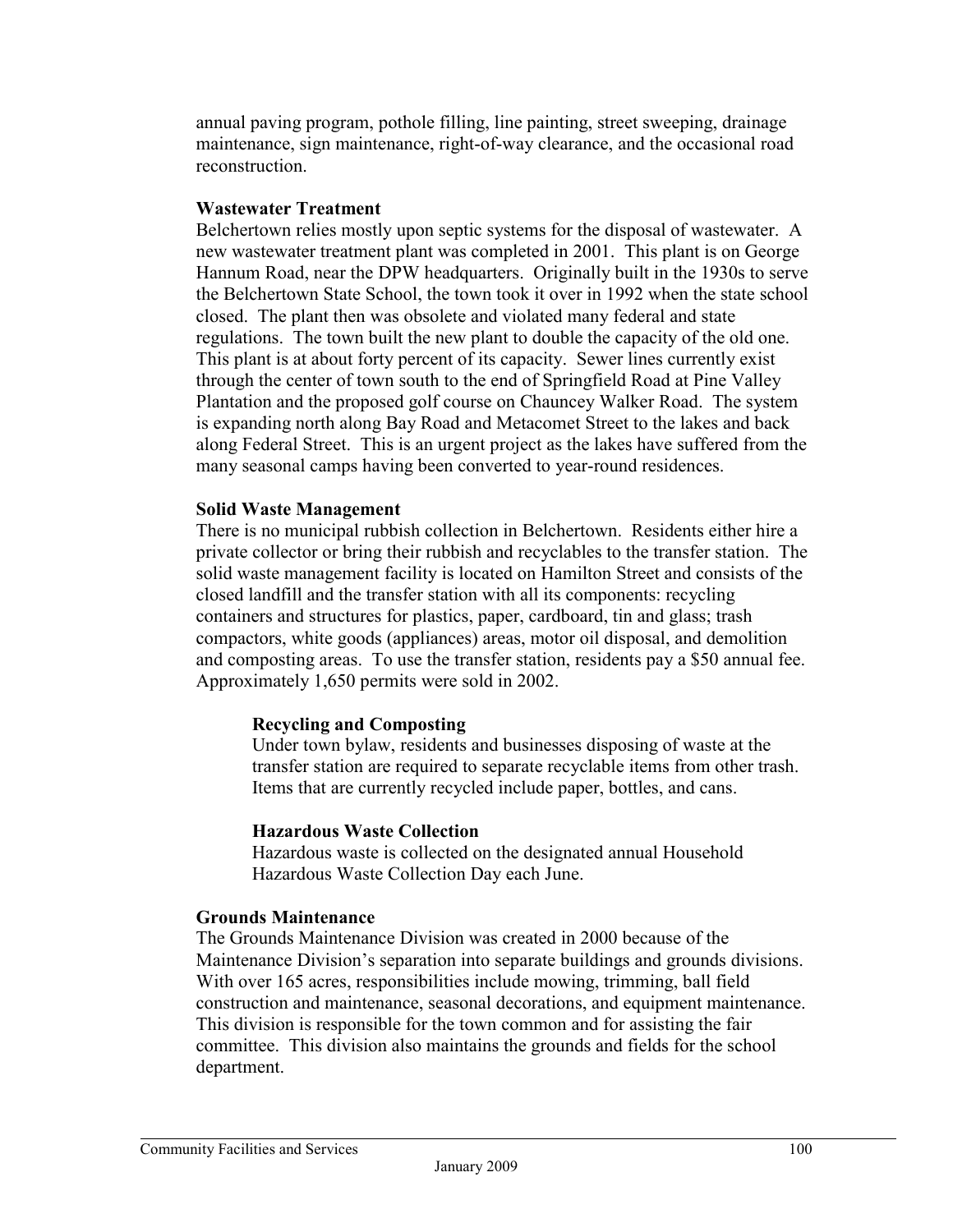#### **Building Maintenance**

The building Maintenance Division was created in 2000 because of the Maintenance Division's separation into separate buildings and grounds divisions. Its responsibilities include all aspects of maintenance of town-owned buildings. This includes custodial duties, repairs, renovations, and general upkeep.

#### **Cemetery Division**

The Department of Public Works maintains and develops the town's cemeteries. Lot sales and development, ground maintenance, and headstone repair are the main activities.

#### **Public Safety**

#### **Police Department**

A new police station was opened in 2000 in the William Gerry Whitlock Municipal Complex at 70 State Street. The 11,000 square foot building is adequate to meet the needs of the residents.

#### **Fire Department**

A new fire station was opened in 1999 on the north end of the town common. Plans include satellite stations in both the south and north ends of town. The mostly volunteer fire department works on fire prevention and safety inspections as well as suppression.

#### **Emergency Medical Services**

The EMS department is currently located in the former police station on the town common. This facility is barely adequate for the existing operation. A 3-bay garage is proposed to house ambulances. The service is attempting to upgrade the service offered to the Paramedic Level.

#### **Animal Control Officer**

This position was created in 2006, replacing the part-time dog officer. Impounded dogs are kept in cages at the DPW garage.

#### **Council on Aging**

The Council on Aging runs the senior center and provides nutrition, transportation, and social services for the increasing elder population in town. The council relies heavily on volunteers to conduct its programs. Its FY 01 operating expenses were about \$499,000, with the town's appropriation being about \$290,000.

#### **Education**

Education in Massachusetts is regulated largely by the legislature, which delegates local authority to the school committee. Since school curricula and spending are dictated by the state, this plan does not attempt to engage in a discussion of the merits of the education system or its operating budget. In addition, most local school related issues are under the jurisdiction of the school committee. However, schools dominate the financial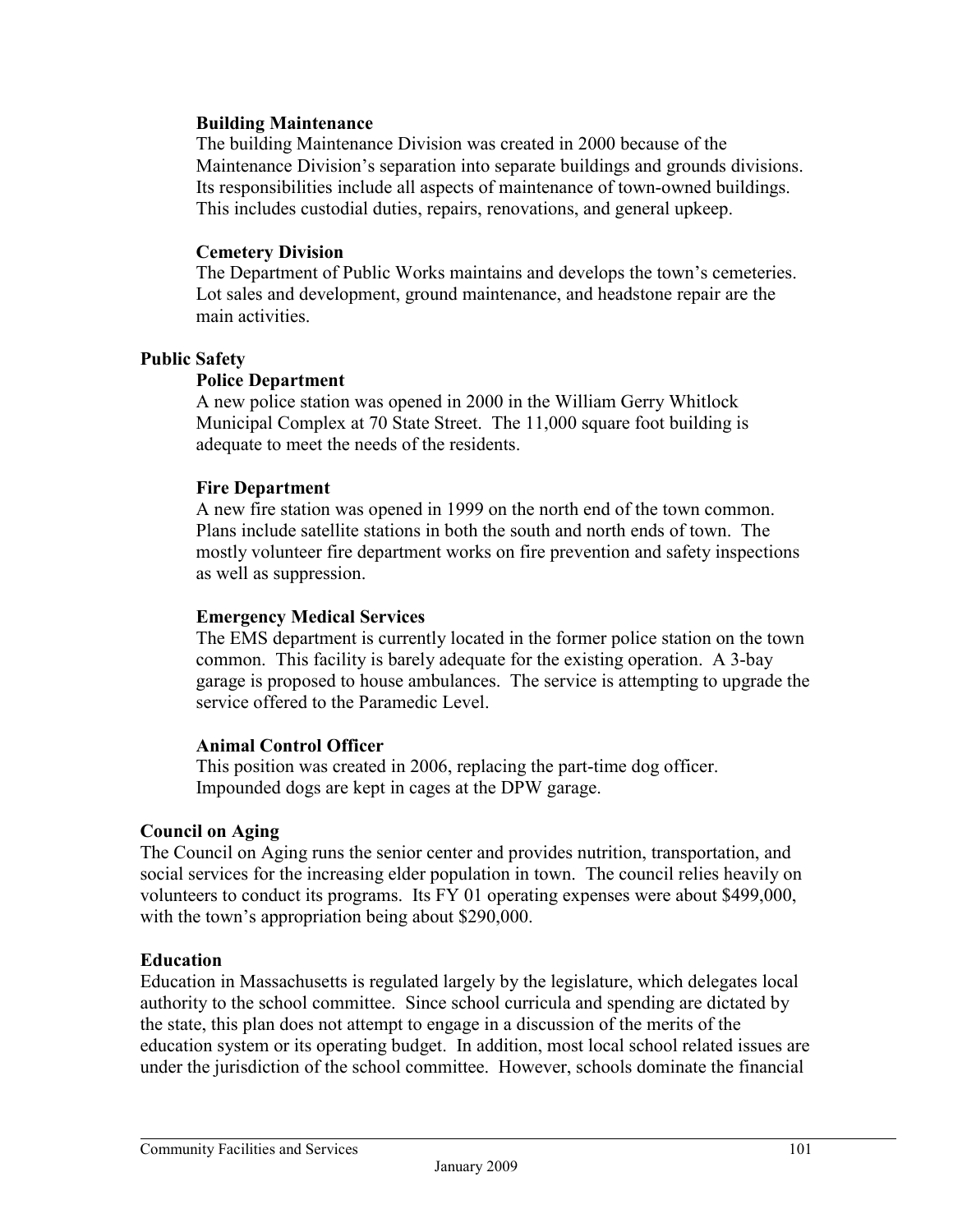structure of the community, and influence the town's growth; resultantly, they should be addressed to some degree by the community plan. The current school arrangement is:

### **Figure 40: Schools and enrollment**

| Grade Level                              | School                                  |  |  |
|------------------------------------------|-----------------------------------------|--|--|
| Pre-K, Kindergarten                      | Cold Spring School                      |  |  |
| Grades $1,2,3$                           | Swift River Elementary School           |  |  |
| Grades $4,5,6$                           | <b>Chestnut Hill Community School</b>   |  |  |
| Grades 7,8                               | Jabish Brook Middle School (Former BHS) |  |  |
| Grades 9, 10, 11, 12                     | Belchertown High School                 |  |  |
| (From the Belchertown School Department) |                                         |  |  |

Public School Enrollment

| Year                                          | Enrollment | Change | $\%$ Change |  |
|-----------------------------------------------|------------|--------|-------------|--|
| 1991                                          | 1,847      |        |             |  |
| 2001                                          | 2,395      | 548    | 29.7        |  |
| (Data from the Belchertown School Department) |            |        |             |  |

#### **D. Analysis**

#### **Town Administration and Facilities**

The following sections discuss anticipated town departmental facility and staffing needs to address ongoing and anticipated services. Several facilities are currently in need of expansion, or are expected to require expansion in the future.

#### **Town Hall and Finnerty House**

Administrative and regulatory services of the town are provided at Lawrence Memorial Hall at 2 Jabish Street and at the Finnerty House, next door, at 1 South Main Street.

Lawrence Memorial Hall was built about 1920 as the town's high school. It was used as a school into the 1980s. In 1988, the building was renovated as an office building. While still in good condition, it is becoming inadequate to meet the needs of the town for public offices and meeting space. The offices are crowded and storage space is limited. The old auditorium is large enough for meetings, but the acoustics are terrible, so meetings there are frustrating for all involved. Because the building was retrofitted, the design of the building is inefficient, handicapped access is incomplete, and the heating and cooling system is not reliable. All town departments are equipped with personal computers and are linked to the town network. In early 2008, the town planner received a grant for improvements to the town's geographic information system, and is seeking more funds to improve the town's sad and neglected web site.

The Finnerty House is next to town hall. In 2003, it was renovated and now contains the town administrator's offices.

In 2006, the town bought an abutting property with frontage on Everett Avenue. The building on it is presently not being used. It had been a machine shop, then a church. No defined plan has been made for the site, though it could serve as parking if the library expands, or the building could be adapted to more office space.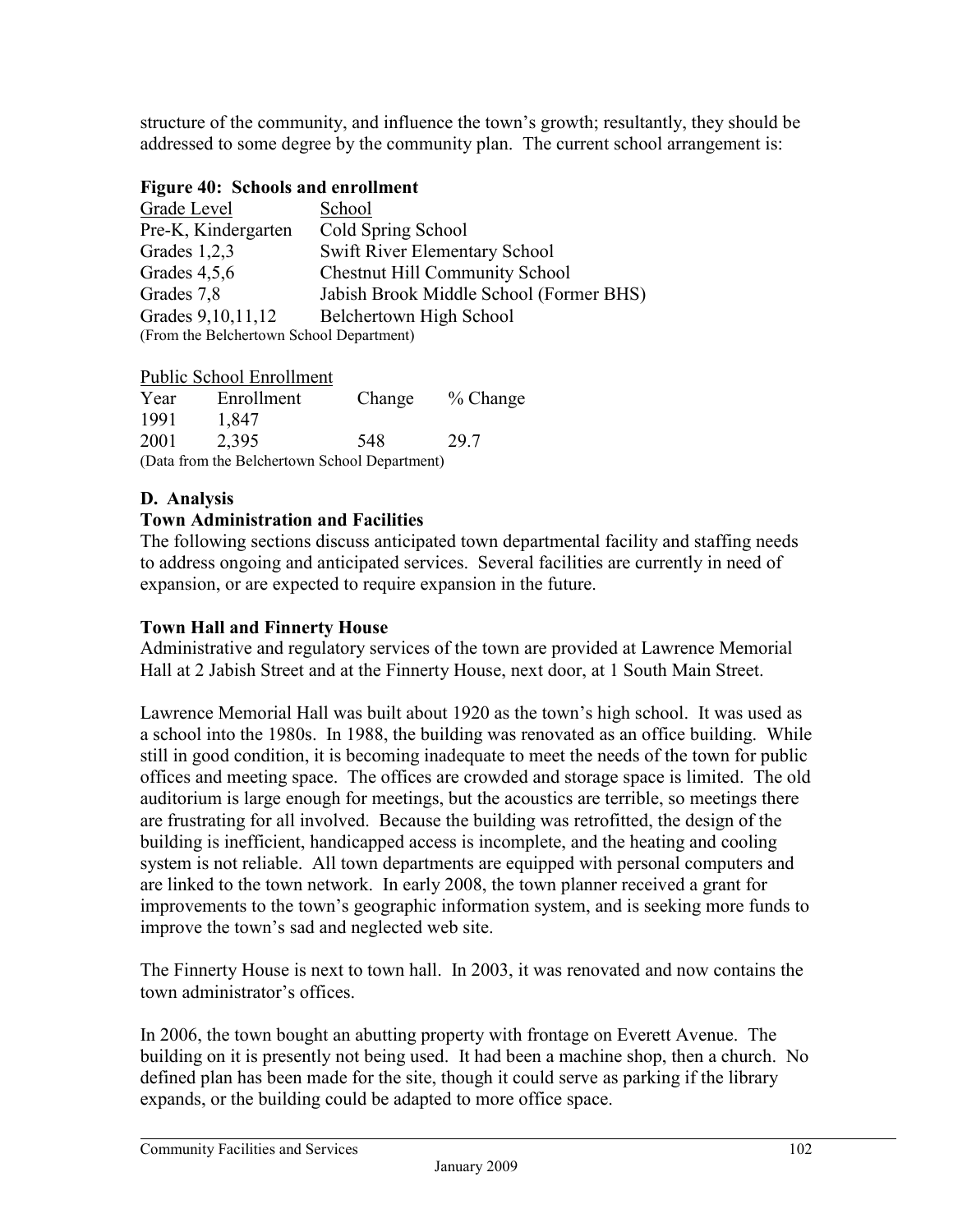## **Library**

The library has begun its expansion project. The architect has presented plans for an addition to the building. This will be a long-term project as funds become available, mostly through grants. The expansion will allow the library to double the book capacity, and use the older structure for reading rooms, galleries, meeting space, and other nonstorage functions. The library will have to increase its level of service beyond the structure to meet the demand. Additional staff, volunteers, and materials will all be needed as the facility grows to fulfill its purpose. Computer terminals and servers are likely to be high on the list of necessary improvements by 2010.

## **Recreation**

## **Programs**

The demand for recreation programs is great. Youth soccer and basketball leagues are full, and there is difficulty in finding places to play. Other activities could be expanded with the increased population in town. Some leisure activities can be pursued through other towns, such as Amherst Youth Hockey and Amherst Leisure Services, but as those fill, non-residents may be excluded. Belchertown will need to expand its own provision of leisure services, but this will require facilities and administrative staff to coordinate the offerings and hire the instructors, coaches, referees, etc.

## **Parks and Beaches**

Maintenance of these facilities presently comes under the Department of Public Works. The town beach requires cleaning and weed control. The conservation commission, board of health, and the Tri-lakes Association work to control the weed growth and monitor the water quality. The sewer line extension through the lakes neighborhood should reduce the vigor of aquatic growth that is clogging the lakes. As the number of facilities increases and the demands increase, restructuring with the recreation department into a Parks and Recreation Department may be considered. Such a department might have responsibility for its own facility maintenance, relieving the DPW of those duties.

## **Water District**

The Belchertown Water District will need to plan for an expanded water line system and future wells. Areas of high priority will be the development of the state school property, down Turkey Hill Road, Springfield Road, and Mill Valley Road. While the system is presently adequate, with growth, demand will require more volume and pressure to serve customers and provide ample force for fire suppression. All of the district's water is supplied by wells. The protection of the aquifers feeding these wells is paramount. Land uses around the wells should be controlled to prevent contaminated leaching, and the draw-down of the aquifers from private wells should be monitored. Land purchases, conservation easements, and other methods of securing the development rights of property in the aquifers should be aggressively pursued in partnership with the town, state, and other organizations.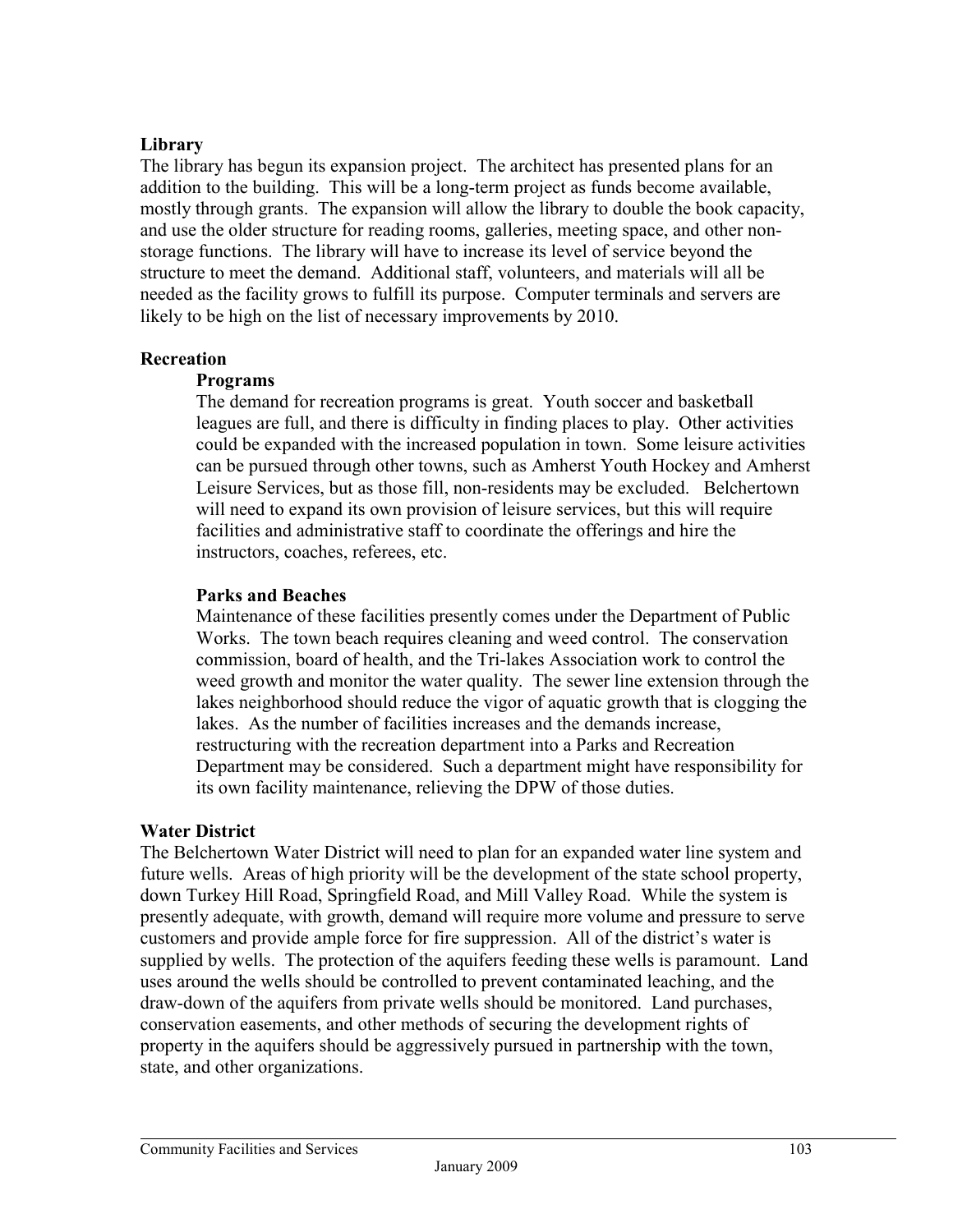#### **Public Works**

#### **Highway Department**

Staff and equipment are the main areas this department will need to expand over the next few years. Residents expect the streets to be maintained with smooth surfaces, and clean rights-of-way. This requires staff to do the work, and equipment for the staff to use. The annual amount of state highway funding is unreliable, but the town is dependent on this for road projects. Other funding sources may need to be found, including local revenues.

#### **Solid Waste Management**

Meeting various legal mandates will be a challenge to solid waste disposal. Rubbish removal is increasing in cost because of the difficulty in finding places to put our trash. Fees need to be raised, but doing so always increases the threat of illegal dumping. The town should seek ways to make recycling and legal disposal convenient, even if other revenues have to cover this.

#### **Wastewater**

Two main sewer line expansions have been completed in the early 2000s. The first was through the lakes, which was urgently needed to save the lakes from rapid eutrophication. A second expansion, undertaken by developers, brought a sewer line to Turkey Hill Road to serve the new business site. Meantime, the town will need to identify other areas of high priority for future expansions. Treatment plant capacity will suffice for the next projected phases. Expansions will include improving the system through the state school, and perhaps continuing up Federal Street to Dwight. No commitment has been made to such an expansion yet. The plant still has over fifty percent of its capacity available.

#### **Public Safety**

#### **Police Department**

The police department has 180 miles of roads to patrol in a town with over 15,000 residents. Staff, training, vehicles, and equipment need to be kept current. Speed patrols are requested by residents, but there is no way to conduct them while patrolling the rest of town and responding to calls. There will be a continual need for patrol officers and training. Improving and replacing equipment, mainly cars, is continual.

#### **Fire Department**

The fire department has to respond to emergencies throughout the town, including some car wrecks, fuel spills, and fires. The department has to be ready for chemical spills and other problems with hazardous materials. The department also reviews building plans, site plans, and subdivision plans. Routine inspections of public buildings and inspections of new houses and houses that are changing ownership also must be conducted by the fire department. The department has only two full-time employees and relies on an extensive volunteer force. Many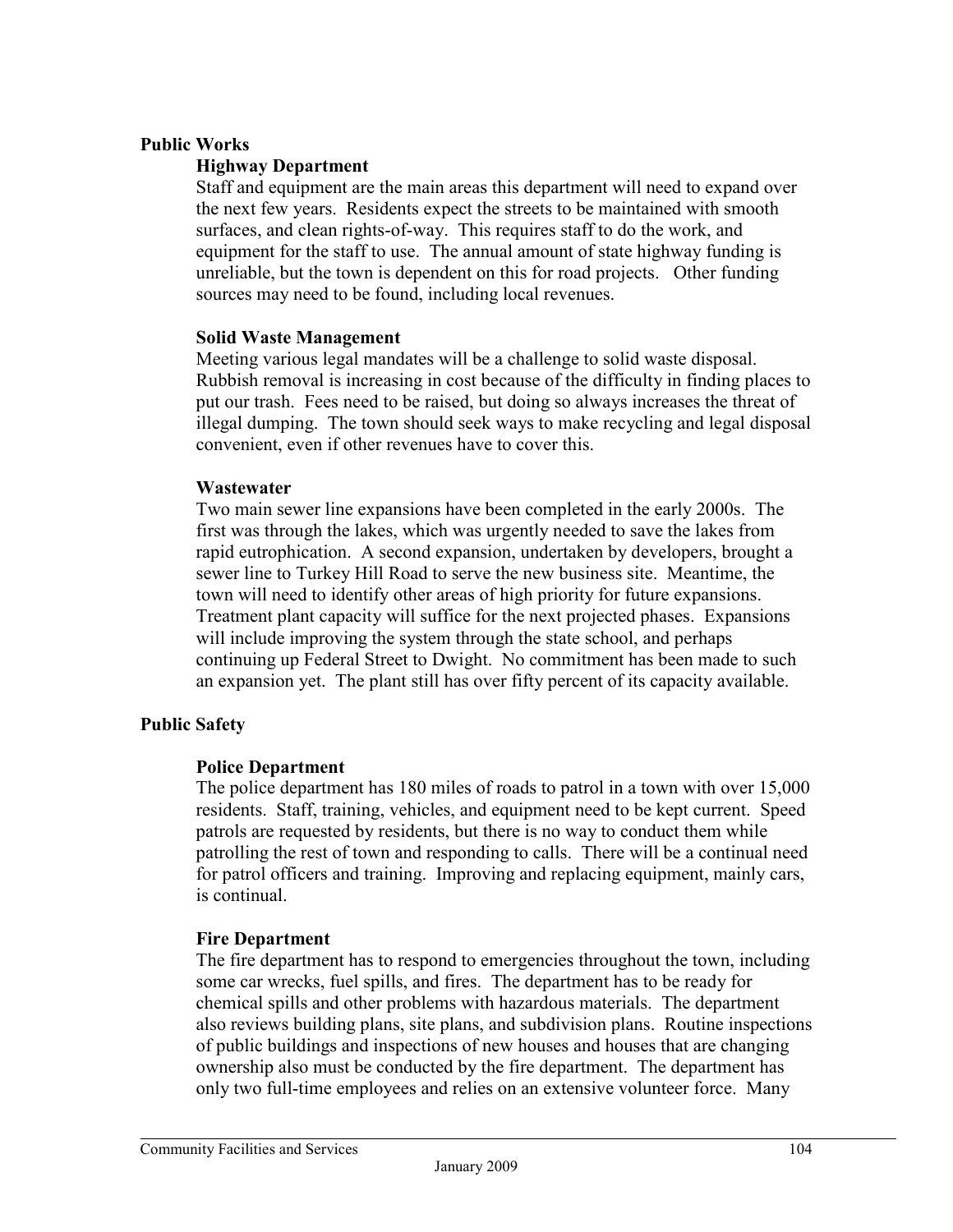volunteers are unavailable during the day as they work out of town. The town will need to consider dedicating more money to the department for full-time firefighters to provide constant coverage. The department will need further resources to reduce response times and to provide coverage if more than one problem is happening at once. The chief has indicated his desire for substations at the far ends of town, somewhere north and somewhere south. To build, equip, and staff these stations will require a long-term capital plan. This is a worthy goal, and it should be planned now so to raise the necessary money over the next ten years to begin implementing this.

## **Emergency Medical Services**

The EMS department is currently located in the former police station on the town common. This facility is barely adequate for the existing operation. A 3-bay garage is proposed to house ambulances. The service is attempting to upgrade the service offered to the Paramedic Level. This will require increased staffing and supplies.

## **Animal Control Officer**

With increasing population, there is an increase in the number of dogs and other domestic animals, and therefore conflicts with dogs and other domestic animals. It is impossible for a one-person department to handle all the complaints, pick up strays, and enforce the laws. At some point, the town may have to consider expanding this office and provide more impoundment and care facilities.

## **Council on Aging**

Senior services will need to be maintained, and will need some expansion over ten years. The elder population of Belchertown will increase. The main needs will be in transportation and basic health care, mostly nutrition. There will also be a need and demand for programming of the "Wellness Type" model. This would require more specialized staff such as on sight nurse to properly monitor and provide services. There currently is and there will be more demand and need for senior housing of all types including supportive housing, and assisted living.

## **Education**

The school department will continue to have the greatest total demand of all town departments. Much of what is prompting Belchertown's growth is the reputation of the town's schools; to maintain high quality while accommodating the pupil growth is the school department's challenge. The town's role is to support the schools. The schools provide for the town's leaders, thus to be a better town, we must support our schools.

There is no formal study being done for added building space. The new high school opened in 2002. For the next several years, school space should be adequate. When the new high school was finished, the old high school was renovated and turned into the Jabish Brook Middle School. The school department has developed its own capital improvement program, incorporating its five and ten-year capital needs.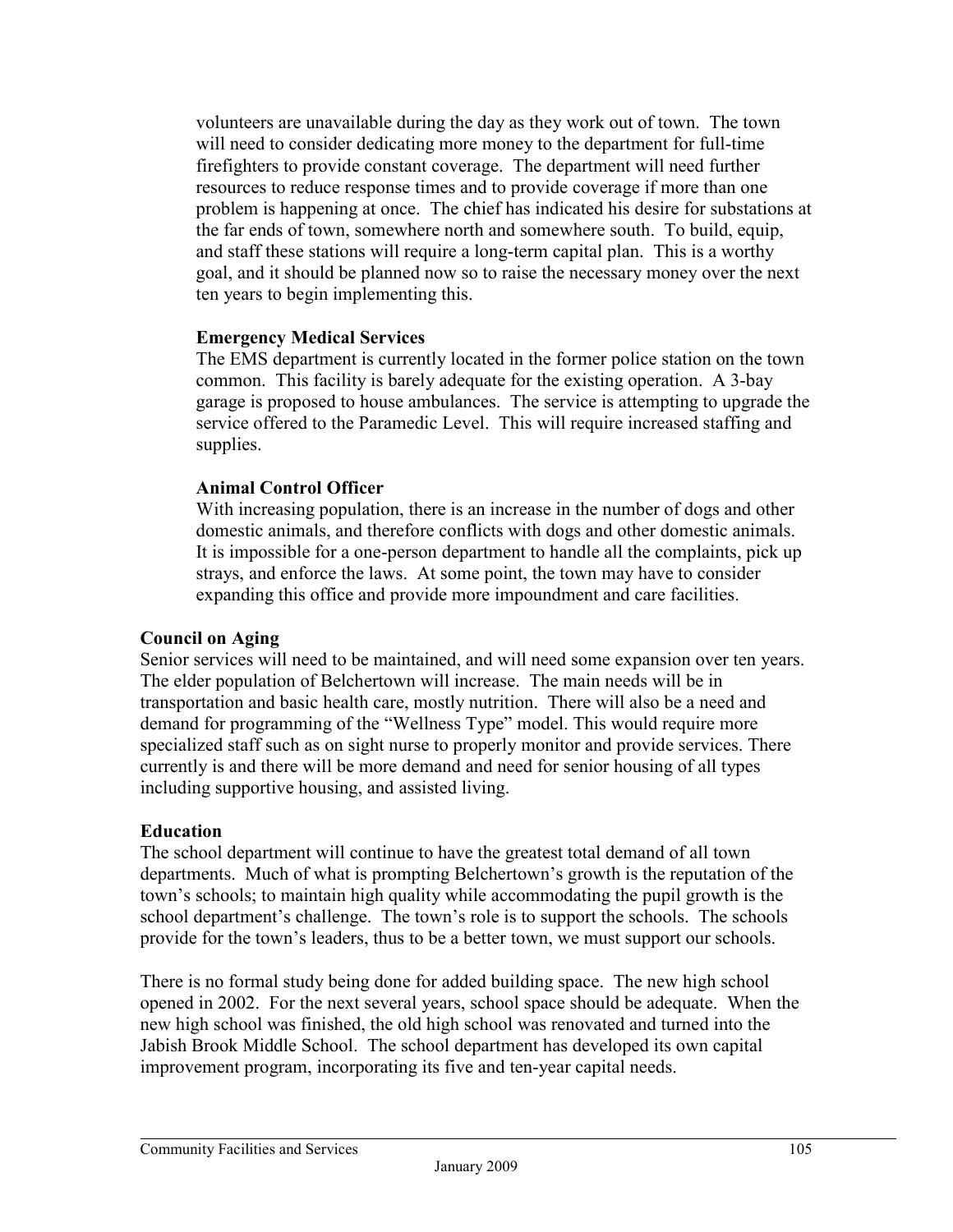# **E. Implementation Actions**

## **Recommended Actions**

| I.D. &<br><b>Priority</b> | <b>Action</b>                                                                                                                                                                              | <b>When</b><br>Initiate | <b>Remarks</b>                                                                                                                                                                                                 | *Leadership<br>[and others<br>who should<br>be involved]         |
|---------------------------|--------------------------------------------------------------------------------------------------------------------------------------------------------------------------------------------|-------------------------|----------------------------------------------------------------------------------------------------------------------------------------------------------------------------------------------------------------|------------------------------------------------------------------|
| CFS-1                     | Complete GIS implementation.<br>Establish maintenance program<br>and improvements.                                                                                                         |                         | Some incremental<br>implementations are<br>done.                                                                                                                                                               | *BoS, [MIS<br>Dept.,<br>Planning,<br>Assessors]                  |
| CFS-2                     | Develop a five-year and ten-year<br>plan for Fire Department needs.<br>Include staff and facility needs<br>analysis. Identify possible sites<br>for north and south satellite<br>stations. |                         | An initial study into the<br>potential merger of EMS<br>and Fire departments<br>has been completed                                                                                                             | Fire Dept.<br>[BoS, FinCom]                                      |
| CFS-3                     | Evaluate aging assets and create<br>an annual improvement schedule                                                                                                                         |                         | School dept and town<br>have created capital<br>plans that address the<br>replacement of aging<br>equipment. Plans need<br>to be updated annually.                                                             | * School<br>Dept.; DPW;<br>[BoS, School<br>Comm.,<br>FinCom]     |
| CFS-4                     | Conduct a town office space<br>needs analysis                                                                                                                                              |                         | Formal analysis of<br>space needs has not<br>occurred, but expansion<br>into the Finnerty House<br>as well as the former<br><b>MEMA space at Tadgell</b><br>school is in response to<br>increased space needs. | *BoS, [Dept.<br>Heads, DPW]                                      |
| CFS-5                     | Review, revise and/or renegotiate<br>water and sewer agreements with<br><b>Amherst and Palmer</b>                                                                                          |                         | Negotiate for Amherst<br>sewer to cross the town<br>line.                                                                                                                                                      | *BoS                                                             |
| CFS-6                     | Develop a program with water<br>departments to preserve<br>watershed and aquifer lands                                                                                                     |                         |                                                                                                                                                                                                                | *ConCom<br>[Water Depts,<br>Health,<br>Planning<br>Board]        |
| CFS-7                     | Hire a grant writer\administrator                                                                                                                                                          |                         |                                                                                                                                                                                                                | *BoS                                                             |
| CFS-8                     | Evaluate the need of a Human<br>Services department (addressing<br>aging, youth, health, housing,<br>etc)                                                                                  |                         |                                                                                                                                                                                                                | *BoS [Council<br>on Aging, Bd<br>of Health,<br>Housing<br>Auth.] |
| CFS-9                     | Build new recreational complex<br>and additional sport fields.                                                                                                                             |                         | More fields have been<br>created (Little Fenway,<br>Constantino field)                                                                                                                                         | Rec. Dept.                                                       |